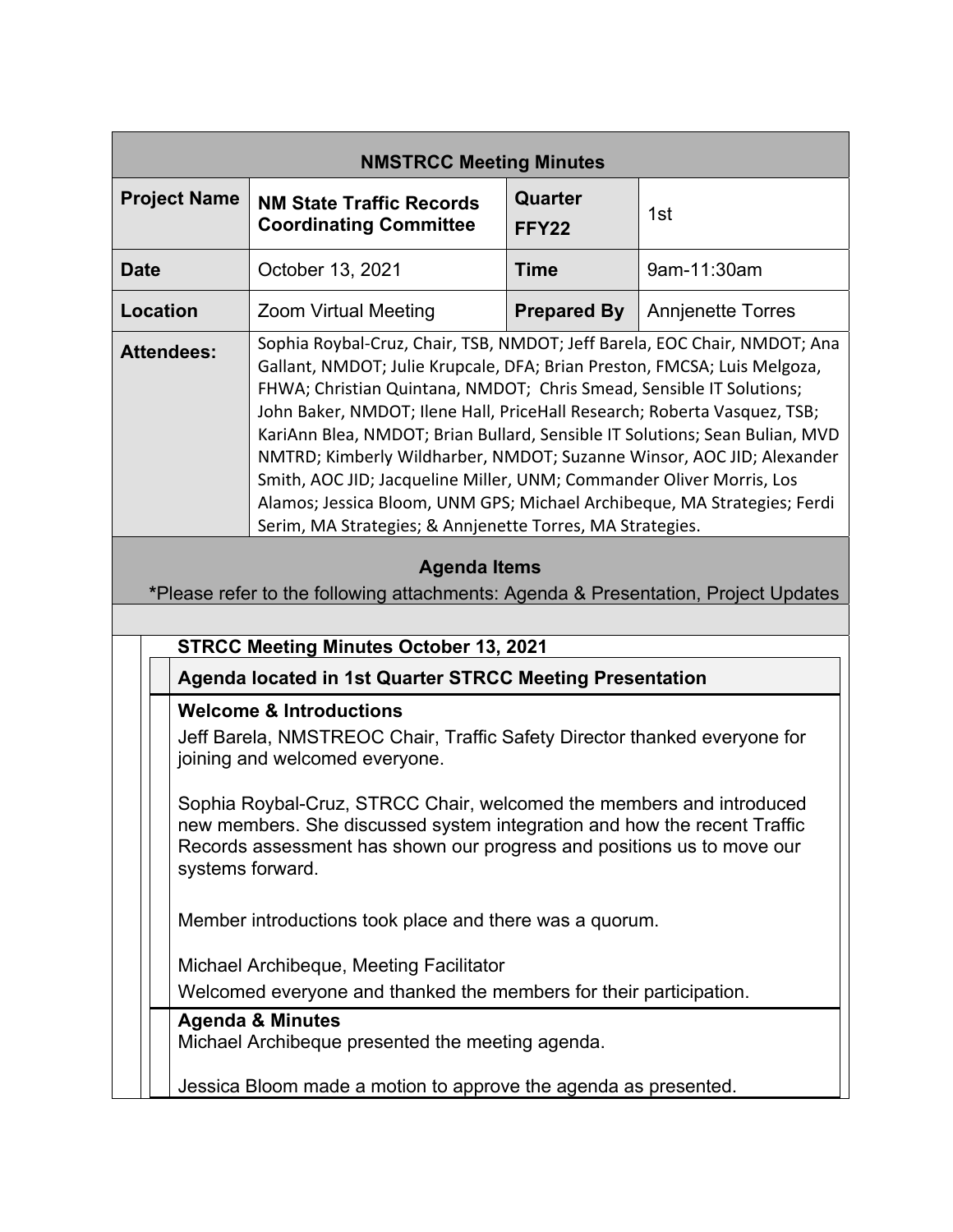Alexander Smith seconded the motion. The motion passed and the agenda was approved.

Michael Archibeque presented an overview of the Fourth Quarter Minutes and he thanked everyone for their continued participation in the STRCC.

Jessica Bloom made a motion to accept and approve the minutes. Jeff Barela seconded the motion.

The motion passed and the Fourth Quarter Minutes were accepted and approved.

## **Strategic Plan 2020-2022**

Michael Archibeque presented a brief overview of the Strategic Plan updates. The plan is developed in three-year increments and will be closing out in June of 2022. July 1, 2022, will begin the new three-year period of 2022-2025.

## **Project Management Tool Updates**

The Project Management Tool addresses the projects in the Strategic Plan. The project managers have been working on updating the tool with project updates.

## **Project Updates**

*Roberta Vasquez* provided an overview of project milestones.

*Jessica Bloom* presented Crash Records Data Entry and Database Maintenance with the milestones reported as updates to Kofax data capture and data entry. Currently 60% of crashes reported are using TraCS XML, 2021 CYQ3.

Crash Data Statistical and Analytical Reporting show 37.1% TraCS crash coordinate completeness April 2021 to date. The 2020 crash year data finalized in September 2021. There has been an increase in data elements available in data requests from 313 - 380 completed October 2021. Updates to data dictionaries at gps.unm.edu June 2021. (See attached presentation)

*Brian Bullard* shared that about 50 agencies are using TraCS. There are other systems, but TraCS is the state-supported system.

*Michael Archibeque* mentioned that the pedestrian bicycle safety issue is concerning and would like to coordinate with them to investigate the NHTSA assessment process for that program. Jeff Barela shared that the "Look For Me" campaign is a collaborative initiative with UNM and TSB. The ranking for NM is number one in the country for fatalities, so if the NMSTRCC could assist in working towards lowering those fatalities, the members are ready.

The DWI workgroup online meeting will be held October 19th, 2021, at 9am. If members would like to attend, then Kimberly Wildharber will provide the information at kimberly.wildharber@state.nm.us.

*Suzanne Winsor* presented an update on citations and the progress of DPS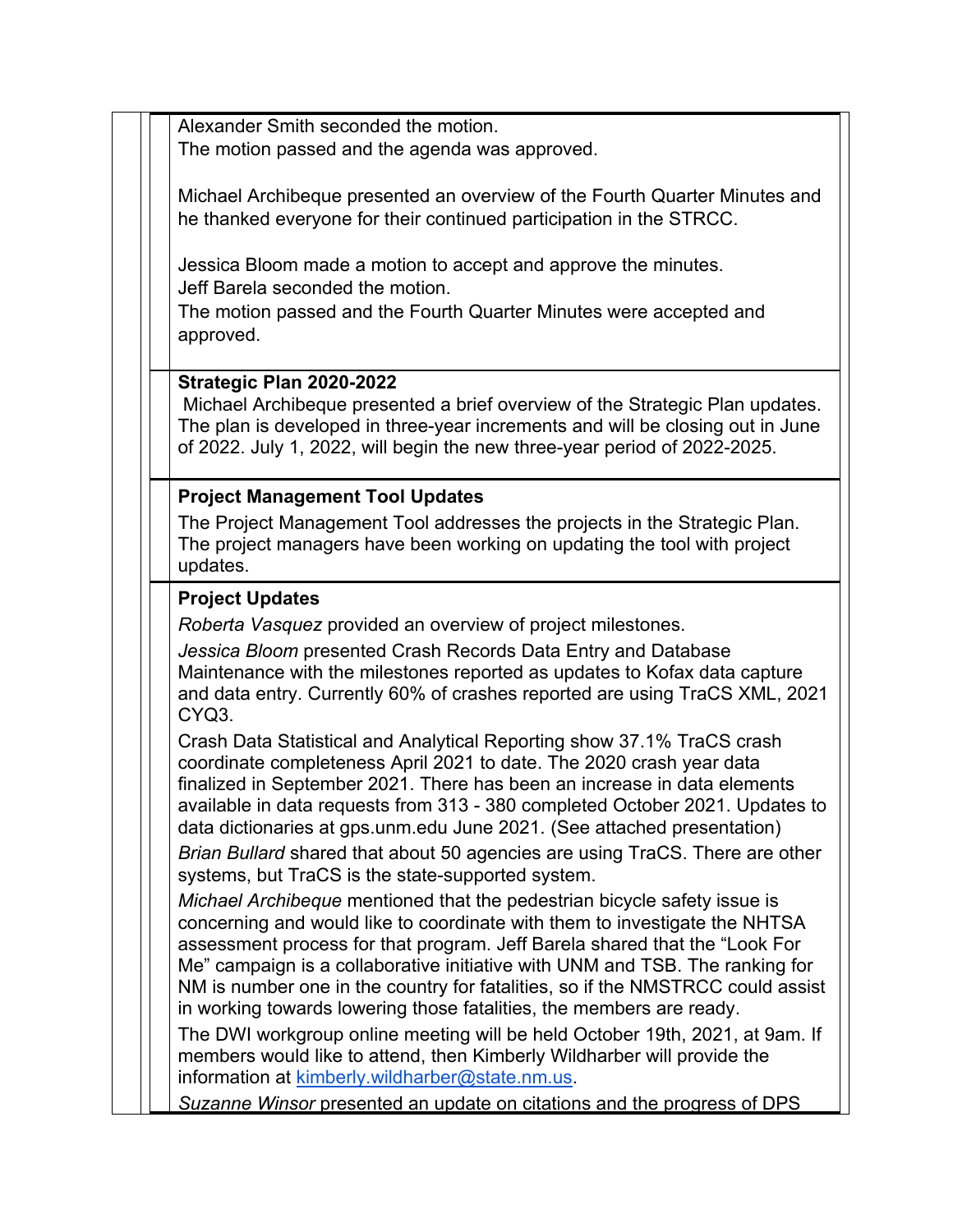and TraCS. There are 54 magistrates participating as well as NMSP citations being sent to metro court. *Brian Bullard* shared the 40 agencies hosted by DPS will participate and stated that Rio Arriba is the pilot agency. The meetings are held biweekly, and they are looking to phase in the agencies. A pipeline model to submit through DPS then to AOC was explained. Commander Oliver Morris mentioned that there are challenges with IT and staffing. They are looking at working with Brian Bullard to assist. The data sharing and data transfer processes across sectors was discussed and specifically e-filing for criminal DWI cases. Data integration and the roadmap for moving forward were also discussed and how that fits into the Data Management Plan. *Brian Bullard* presented TraCS Projects (presentation requested) He provided an update on the Magistrate Court Interface with TraCS as noted above. The Driver/Vehicle Examination Report Form (DVER) formerly known as the VSIS Form is used for CVE officers to complete CMV inspections and electronically submit the data to the federal SAFETYNET database. There are four phases and phases I and II have been completed. Phase III and Phase IV will be moving forward and are FMCSA GEIR database queries, and update CVE roadside violations. The MVD PA Interface to TraCS has been completed and pushes all PA citations electronically to the MVD Tapestry system through a web service at MVD. A multilingual UTC has been created in TraCS. Phase I is complete with three languages, including Spanish and VietNamese. Phase II will add Navajo translation to UTC in TraCS. The NMSP Mark43 RMS Project has two phases. Phase I of turning on the NMSP RMS feature in TraCS is complete. Phase II is the NMSP sharing data using the new CAD/RMS program by Mark43. The contract with the vendor needs to be signed and the interface requirements to/from CAD/RMS would need to be determined. Completion date is expected in the second quarter of 2023. The automatic GPS TraCS Project has been completed and automatically uploads GPS data to TraCS for UTC and for the new DVER form and NMDWI form. The NMSP data transfer from TraCS to UNM Earth Data Analysis Center is now weekly and is completed. An update on APD servers being migrated to the new DPS/APD servers is slated for completion in the second quarter of 2022. Brian Bullard mentioned that Rio Rancho may be moving away from being independent and joining the DPS hosted servers. There is work being done to configure the new NIBRS form in TraCS as well as develop an interface to upload the data elements and is expected to be completed in the fourth quarter of 2021. The LEA RMS Project is expected to be completed in the second quarter of